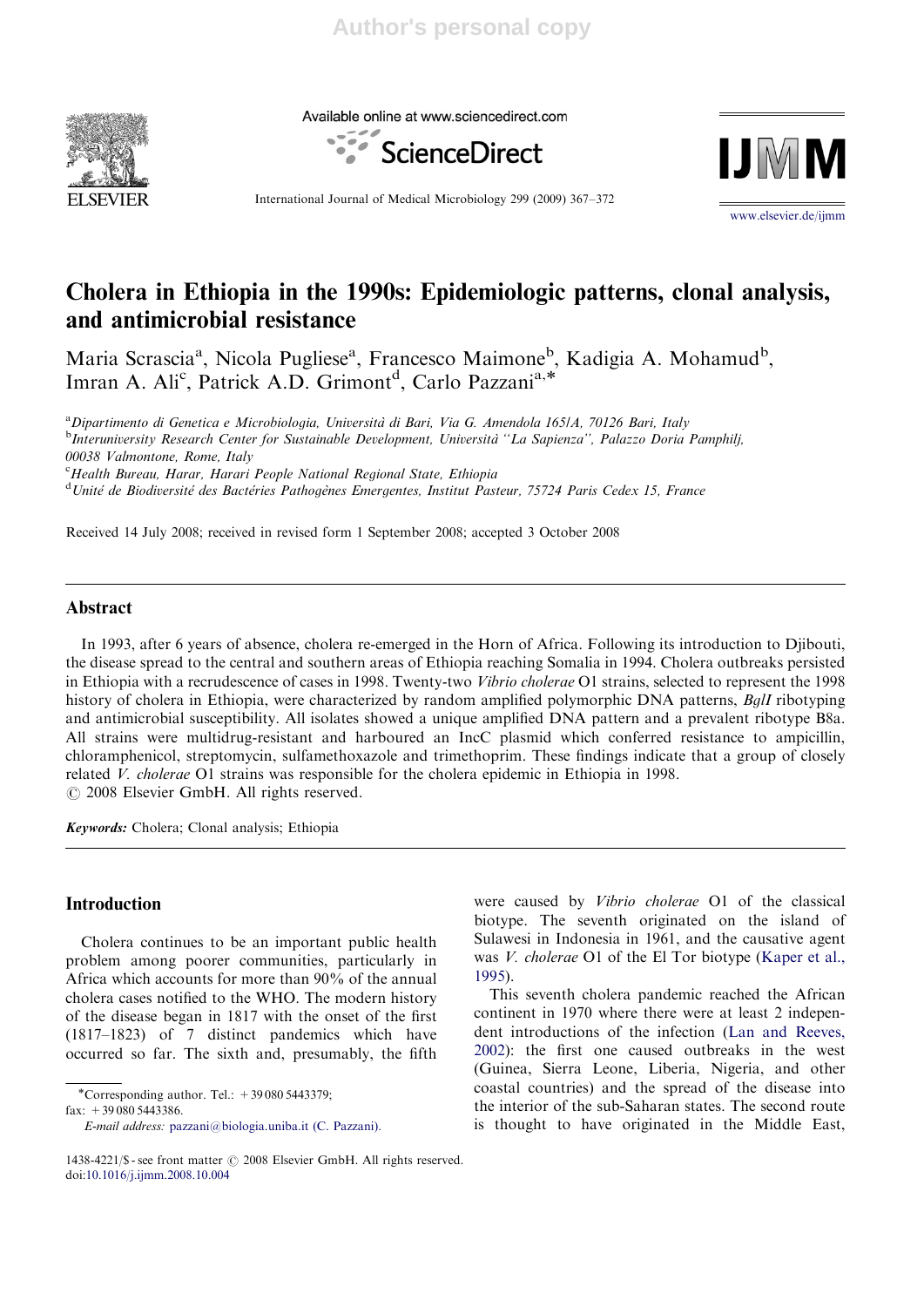entering Africa from the eastern countries of Djibouti, Ethiopia, and Somalia.

Since 1970, parts of Ethiopia have been frequently affected by cholera, acting as sources of infection for the dissemination of the 1985–1986 large-scale epidemic in the Horn of Africa (Maimone et al., 1986; Coppo et al., 1995). From 1993 to 1999, they were again systematically involved as active focuses in the recurrent spreading of the disease in the region. In spite of the critical role of Ethiopia in the epidemic transmission of cholera, no scientific investigations have been carried out.

This paper describes the epidemiologic features of widespread cholera outbreaks we were able to study directly in Ethiopia in the 1990s and the degree of genetic relatedness of 22 V. cholerae O1 El Tor strains isolated from 6 outbreaks representative of the 1998 epidemic phases. The El Tor strains were characterized by random amplified polymorphic DNA (RAPD) assay, BglI ribotyping, antimicrobial susceptibility testing and PCR detection of phage CTX $\Phi$  genes and pathogenicity genes.

#### Materials and methods

# Surveillance of the cholera epidemics and characterization of bacterial strains

Epidemiological data on cholera cases, occurring between 1993 and 1997 in the Harari People state, Ethiopian states of Somali, Oromiya, and Southern Peoples and in the urban administrative regions of Addis Ababa and Dire Dawa were obtained from records kept at the Regional Health Bureau in the Ethiopian city of Harar. No additional epidemiological data were available from other Ethiopian areas.

In 1998, we set up a surveillance system to investigate directly the epidemiological, clinical, and microbiological aspects of severe dehydrating diarrhoeal diseases at the Regional Health Bureau in the Ethiopian city of Harar. In addition to regular surveillance in the Harari People state, other zones where we surveyed outbreaks of acute diarrhoea when cholera broke out in epidemic form were the Ethiopian states of Somali, Oromiya, and Southern Peoples and in the urban administrative regions of Addis Ababa and Dire Dawa (Fig. 1A). After informed consent had been given, rectal swabs in Cary-Blair transport medium for culture of V. cholerae were obtained from patients with diarrhoea  $(>3 \text{ loose})$ or watery stools in a 24 h period) turning up at health facilities for treatment. Uniform information on medical history, symptoms, and demographic background was also taken. No pipe-water networks were present in the areas investigated, and most of the drinking water came from environmental sources such as lakes or streams. Apart from rehydration and electrolyte replacement antibiotic therapy (primarily tetracycline) was also provided.

Attack rates were calculated by using demographic data from the 1994 census and relevant estimates.

The 22 strains characterized in this study were selected from V. cholerae O1 isolates we had collected from 6 outbreaks in 5 different Ethiopian regions in 1998 (Table 1 and Fig. 1A). Original stock cultures of isolates had been kept in 20% glycerol Luria-Bertani broth (LB) at  $-70^{\circ}$ C. Phenotypic strain



Fig. 1. Geographical distribution of isolation regions of 22 V. cholerae O1 El Tor strains from 6 large outbreaks in Ethiopia in 1998 (A). Uniform specific RAPD cluster type of genomic DNA generated by the 22 El Tor strains tested with 6 primers (B). In B, each single pattern is designated by a letter with a serial number corresponding, from left to right, to primers ERIC1, ERIC2, VCR1, VCR2, ATX1, and ATX2, respectively. Molecular size markers are given on the left.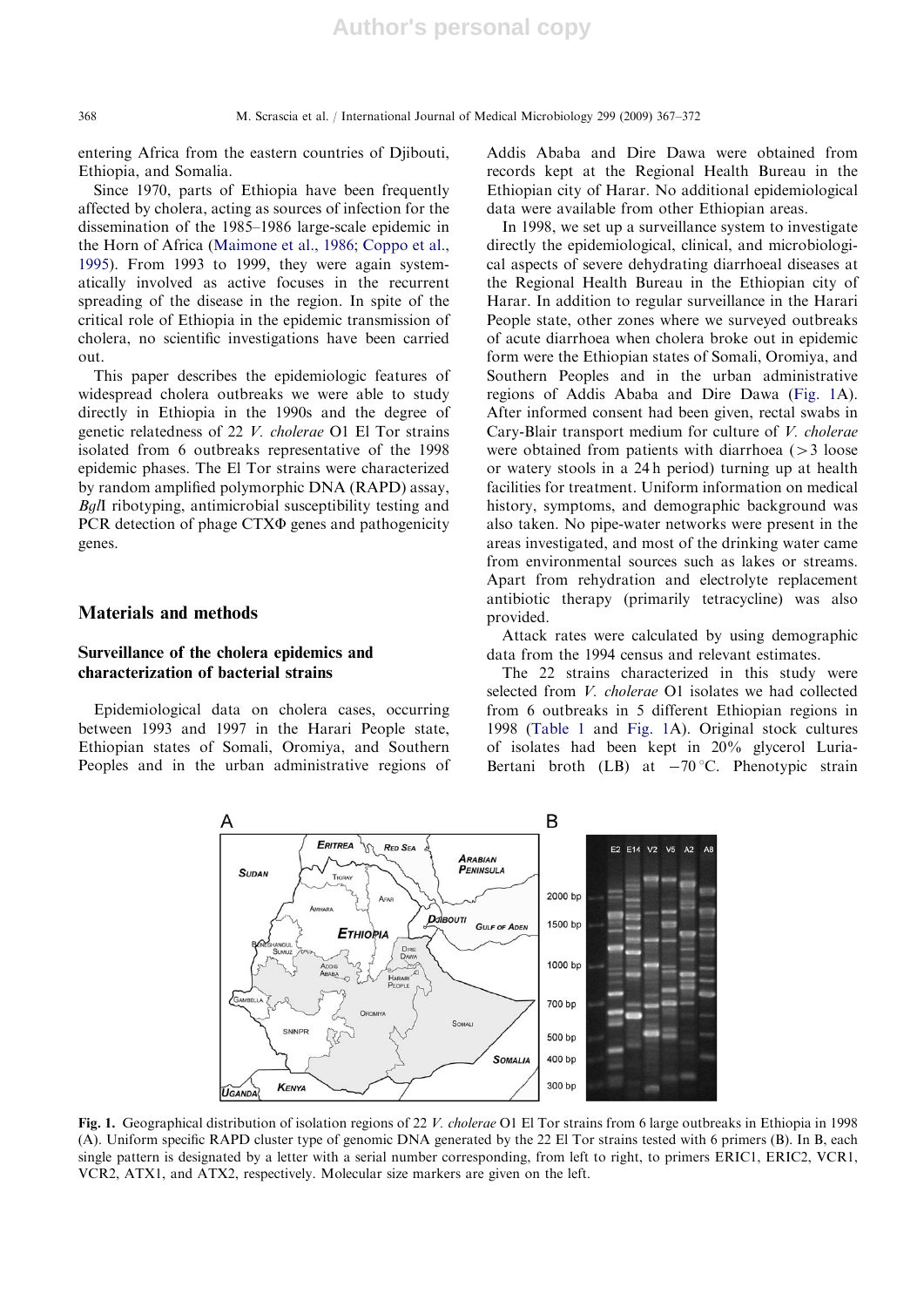M. Scrascia et al. / International Journal of Medical Microbiology 299 (2009) 367–372 369

Region of isolation No. of strains RAPD cluster type Antimicrobial resistance pattern<sup>a</sup> Ribotype (no. of strains) Harari People 8 VIII AMP CHL SMX SPT STR TMP B8a (8) Oromiya 8 VIII AMP CHL SMX SPT STR TMP B8a (5), B5a (2), B24a (1) Somali 2 VIII AMP CHL SMX SPT STR TMP B8a (2)<br>Dire Dawa 2 VIII AMP CHL SMX SPT STR TMP B8a (2) Dire Dawa 2 VIII AMP CHL SMX SPT STR TMP B8a (2) Addis Ababa 2 VIII AMP CHL SMX SPT STR TMP B5a (1), B8a (1)

Table 1. RAPD cluster type, antimicrobial resistance pattern, and ribotypes of 22 V. cholerae O1 El Tor strains isolated in Ethiopia in 1998.

a AMP, ampicillin; CHL, chloramphenicol; SMX, sulfamethoxazole; SPT, spectinomycin; STR, streptomycin; TMP, trimethoprim.

characterization was performed as described previously (Scrascia et al., 2003).

Antimicrobial susceptibility was determined by the disc diffusion method as described in the Clinical and Laboratory Standards Institute (CLSI; formerly NCCLS) document M2-A9 (CLSI, 2006). The antimicrobial disc contents were ampicillin  $(AMP; 10 \mu g)$ , chloramphenicol (CHL;  $30 \mu$ g), doxycycline (DOX;  $30 \,\mu$ g), kanamycin (KAN;  $30 \,\mu$ g), streptomycin (STR;  $10 \,\mu$ g), spectinomycin (SPT;  $10 \,\mu$ g), tetracycline (TET;  $30 \,\mu$ g), sulfamethoxazole (SMX;  $25 \,\mu$ g), and trimethoprim (TMP; 5 µg) (Oxoid, Milan, Italy). Escherichia coli ATCC 25922 was used as a quality control strain.

#### Bacterial conjugation and plasmid analysis

V. cholerae O1 strains CIRPS1305, a rifampicinresistant mutant of CIRPS1006, were used as recipients (Maimone et al., 1986; Coppo et al., 1995). Conjugation experiments were performed by mixing equal volumes  $(100 \,\mu\text{I})$  of overnight cultures of donors and recipient strains. The mixing cultures were applied to a membrane filter of a pore size of  $0.22 \mu m$  on LB plates and incubated at  $37^{\circ}$ C for 6 h. Cells were collected in 1 ml of LB and serial dilutions were spread on plates of LB agar supplemented with rifampicin at  $100 \mu g/ml$  and concentrations of selected drugs as follows: ampicillin (100  $\mu$ g/ml), chloramphenicol (30  $\mu$ g/ml), spectinomycin (200  $\mu$ g/ml), streptomycin (200  $\mu$ g/ml), sulphametoxazole (600  $\mu$ g/ml), and trimethoprim (10  $\mu$ g/ml).

The frequency of transfer of a genetic marker was expressed as the number of transconjugants per recipient cell. Incompatibility tests and plasmid detection were performed as described previously (Casalino et al., 1994).

Plasmid DNA extracted from both donors and transconjugants was separated through a Field Inversion Gel Electrophoresis (FIGE Mapper, BioRad), forward voltage 180, reverse voltage 120 V, switch time 0.4–3.5 s linear shape. DNA samples were run in a 0.8% (w/v) agarose gel, 13 mM Tris, 6.6 mM acetate, 0.33 mM EDTA, for 10 h at  $14^{\circ}$ C.

#### RAPD assay

Genomic DNA extraction and PCR reactions for RAPD assay were performed as described previously (Pazzani et al., 2006). The primers were 6 oligonucleotides selected from enterobacterial repetitive intergenic consensus sequences (ERIC1 and ERIC2), from V. cholerae repetitive sequences (VCR1 and VCR2) and from phage CTX $\Phi$  sequences (ATX1 and ATX2). Primers were employed separately and each strain was characterized by an individual RAPD cluster type represented by the combination of the 6 single RAPD patterns. Combinations with 6 identical amplified DNA patterns or with one different amplicon in only one of the 6 patterns were classified in the same specific RAPD cluster type.

All primers were synthesized commercially and purified through a reverse phase chromatography by Invitrogen Life Technologies. PCR reactions were performed in duplicate and results were found to be reproducible. PCR products were separated in  $2\%$  (w/v) agarose gel, 45 mM Tris-Borate, 1 mM EDTA buffer, at 60 V and at a temperature of  $14^{\circ}$ C. Agarose gels were stained with ethidium bromide at the final concentration of  $0.5 \mu g/ml$ . Images from gels were converted into digital form by the Gel-Doc 2000 photo documentation system (Bio-Rad, Milan, Italy).

## Ribotyping

Molecular characterization by BglI restriction patterns of 16S and 23S rRNA was performed as described previously (Pourshafie et al., 2000). Digitisation and interpretation of patterns were done with programs in the Taxotron package (Taxolab, Institut Pasteur, Paris). The membranes were first scanned and the images searched for bands by RestrictoScan. The fragment sizes were interpolated from migration data by Restricto-Typer (Damian et al., 1998; Machado et al., 1998). Citrobacter koseri strain CIP 105177 (Collection de l'Institut Pasteur) DNA was cleaved by MluI restriction endonuclease (Amersham Pharmacia Biotech), and the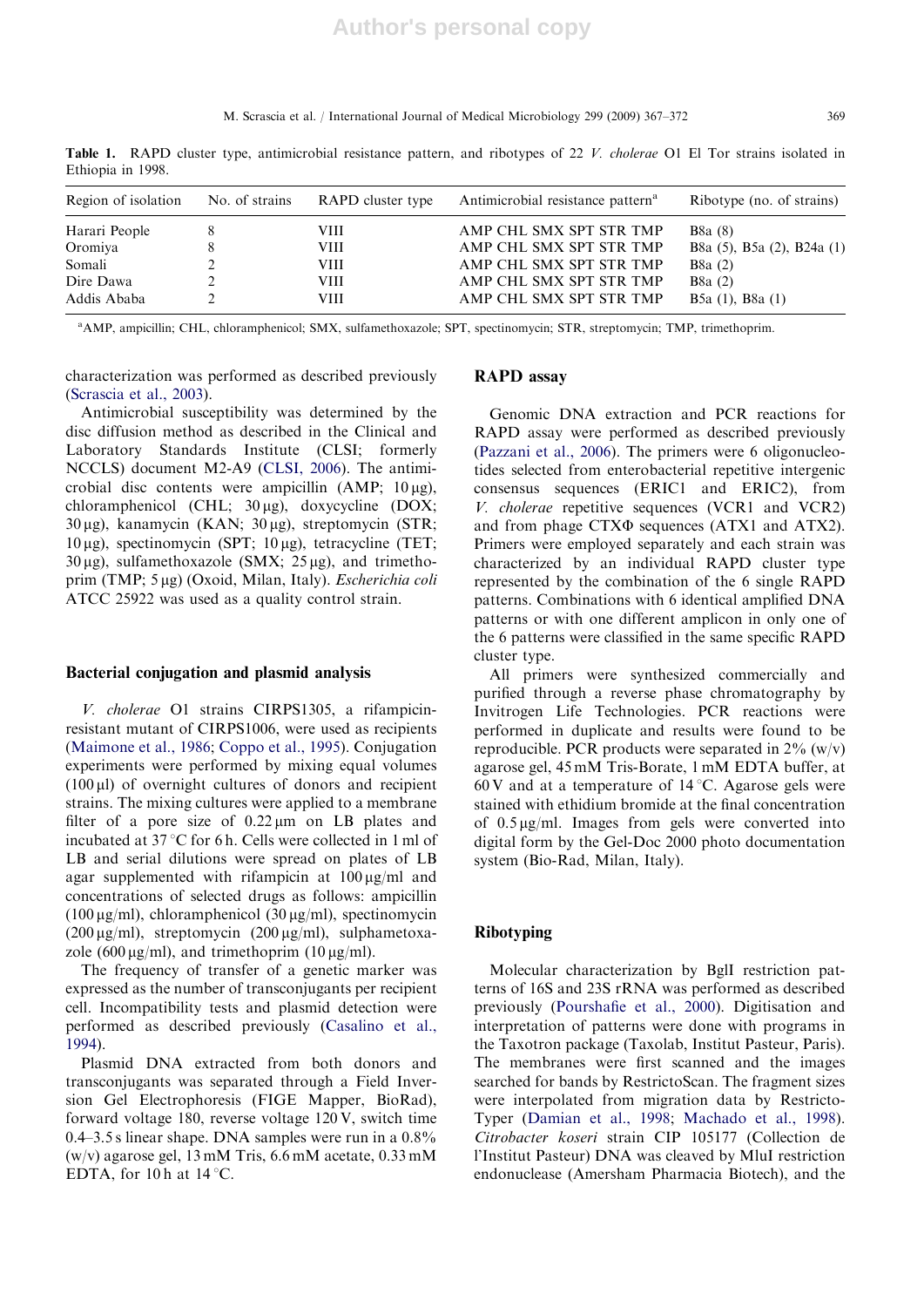fragments were then used as the molecular size standards.

#### Gene detection by PCR

Detection of genes encoding cholera toxin subunit A  $(ctxA)$ , zonula occludens toxin (zot), accessory cholera enterotoxin (ace), and toxin-coregulated pilus for intestinal colonization  $(tcpA)$  was performed by PCR as described previously (Pourshafie et al., 2000; Tamayo et al., 1997). The amplicons were electrophoresed through agarose 0.8% gel (Appligene, Illkirch, France) and then stained with ethidium bromide. A negative control (reaction mixture without template) and a toxinpositive control (V. cholerae O1 strain O395) were included in each run.

#### **Results**

In 1993, after some years of absence, cholera reemerged in Ethiopia: in early October, the first cases were isolated in the city of Dire Dawa from patients with acute diarrhoea and reported to the Regional Health Bureau in the Ethiopian city of Harar. Over the next few months, active focuses were also reported in urban and rural areas of the Ethiopian regional states of Oromiya and Somali and in the Addis Ababa urban region (Fig. 1A). The 1994 institutional reporting was poor and irregular, and the figures on cases and deaths considerably underestimated the real incidence of cholera. Direct investigations were conducted in the town of Jijiga (capital of the Somali regional state) and, for short periods, on the southern Somali zones of Afder and Liban.

The outbreak in Jijiga started in December 1993 and ended in June 1994. The final figures showed 1039 clinical cases presenting for treatment to Jijiga Karamara hospital and 19 deaths (case-fatality rate 1.8%). Attack rates were similar in all town districts, and the overall rate was estimated to be 15 per 1000 population in the 6 months of epidemic. The sex- and age-specific patterns of the cases displayed no significant differences by sex (males 50%) and a median age of 20 years (range, 3 months to 80 years);  $11\%$  of cases were infants,  $23\%$ were 1–4 years of age, 16% were 5–14 years of age, 38% were adults 15–44 years of age, and 12% were over 44 years of age. In Afder and Liban Zones, the outbreak lasted from March to October 1994. There were 589 cases (577 in town) with 38 deaths (case-fatality rate 6.5%). The attack rate was estimated to be 2 per 1000 population in the 7 months of the epidemic. In the first half of 1995, cases of suspected cholera were still reported from towns and villages in the same regions previously affected, and a series of outbreaks occurred in North Omo Zone in the state of Southern Peoples. In just the Ofa District (total population 1,35,000) in the April–June period, there were over 800 cases (attack rate 6 per 1000) with a case-fatality rate of 2.2%.

No extensive recrudescence of the disease was observed in 1996 or 1997.

In 1998, when cholera reappeared in the form of an epidemic wave, we set up a surveillance system to investigate the epidemiological and microbiological aspects of severe dehydrating diarrhoeal diseases in the Ethiopian city of Harar. The Ethiopian states of Somali, Oromiya, and Southern Peoples and the urban administrative regions of Addis Ababa and Dire Dawa were also included in our surveillance system when reports of cholera reached us from these areas.

Thousands of cases, distributed in numerous outbreaks, occurred in different areas of the regional states of Oromiya, Somali, and Harari People and in the administrative regions of Addis Ababa and Dire Dawa (Fig. 1A).

The epidemiologic pattern of the major outbreak that occurred in the Harari People state from mid-February to mid-April 1998 was studied in detail. The attack rate was 2 per 1000 population in the 2 months of the epidemic. Of 270 patients seen at the Harar City treatment centres and culture-positive for V. cholerae O1, 58% were males and 42% females. The median age of patients was 18 years (mean age 19 years) with a range 1 month to 79 years. Eight percent of the patients were infants, 25% were aged 1–4 years, 11% were aged 5–14 years, 46% were adults 15–44 years of age, and 10% were adults older than 44 years.

Late in 1998 and early in 1999, the epidemic wave declined with a limited, fluctuating number of cases which appeared to decrease progressively.

A group of 22 V. cholerae O1 strains was selected from among clinical isolates from 6 outbreaks that had occurred in the regional states of Oromiya (2 outbreaks), Somali, and Harari People, and in the regions of Addis Ababa and Dire Dawa. They were representative of the 1998 epidemic period of the cholera history in Ethiopia. All strains were biotype El Tor and serotype Ogawa.

Genomic DNA fingerprints of the 22 El Tor strains were obtained using PCR to generate RAPD patterns with the 6 oligonucleotides ERIC1, ERIC2, VCR1, VCR2, ATX1, and ATX2. Each strain was characterized by a combination of the 6 single RAPD patterns. All strains produced the same combination E2/E14/V2/ V5/A2/A8 (Fig. 1B) and classified within a single RAPD cluster type designated VIII (Table 1). The El Tor strains were also typed by BglI restriction patterns of 16S and 23S rRNA genes. Three ribotype patterns were observed. The great majority of strains (18 strains) belonged to ribotype B8a, 3 strains were ribotype B5a, and one strain was ribotype B24a (data not shown).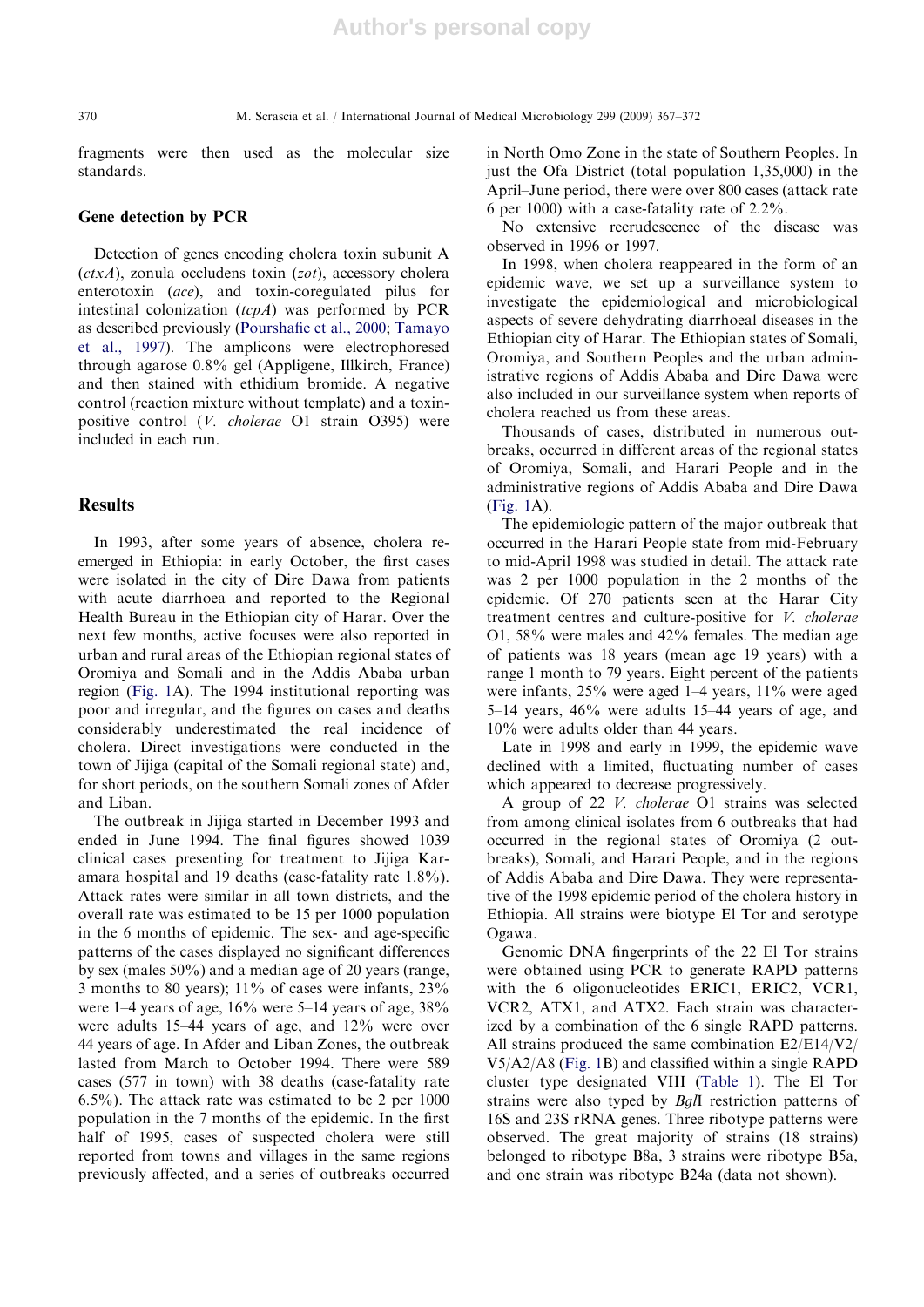The 22 strains were resistant to AMP, CHL, SMX, SPT, STR and TMP (Table 1). The genes encoding resistance to AMP, CHL, SMX, STR, and TMP were located on a conjugative plasmid belonging to incompatibility class C. In all the strains, the resistance plasmid had the same molecular size and exhibited identical phenotypic traits such as stability in V. cholerae and frequency of transfer in matings of V. cholerae and V. cholerae (average frequency  $3.5 \times 10^{-6}$ ) (data not shown).

Of 22 strains tested for the presence of genes  $ctxA$ , zot, ace, and tcpA, 18 strains were PCR-positive for the 4 genes, 3 strains were negative for the genes  $ctxA$ , zot, and ace, and one strain was negative for the gene ace.

## **Discussion**

The history of cholera in Ethiopia has been documented for the 19th and the early 20th centuries (Pankhurst, 1965). At least 5 cholera epidemics, characterized by several outbreaks coming in more than one wave, occurred in 1831–1836, 1856, 1866–1867, 1889–1892, and in 1906. However, with the exception of 850 cases notified in 1970, 16 in 2004 and 54,070 in 2006, no epidemiological studies have been reported for the ongoing 7th pandemic.

This study has investigated the spread of cholera epidemics in Ethiopia in the mid 1990s and the extent of the clonal relationship of V. cholerae O1 strains active in 1998.

The onset of the cholera epidemic in Ethiopia in 1993 can probably be traced back to the spread of V. cholerae O1 strains responsible for the large cholera outbreak which hit Djibouti at the same time (10,055 cases) after 7 years of absence. Following its introduction, cholera spread widely at least through most central and southern Ethiopian areas where it persisted extensively for the following 2 years. In 1994, cholera extended to Somalia causing the largest epidemic (27,904 cases) ever notified to the WHO. Over the following decade, cholera established itself permanently in Somalia with an average of 9000 clinical cases annually.

The attack rate in the Ethiopian urban and rural areas investigated showed no significant difference, ranging from 2–15 per 1000 with an average case-fatality rate of  $2.5\%$ .

The recrudescence of the disease in 1998 was characterized by the isolation of multidrug-resistant strains (resistance to  $\geq 3$  antimicrobials). Twenty-two V. cholerae O1 strains isolated from the regional states of Oromiya, Somali, and Harari People and in the regions of Addis Ababa and Dire Dawa were selected to represent the re-emergence of cholera outbreaks in these areas. All isolates were resistant to AMP, CHL, SMX, SPT, STR, and TMP conferred by a conjugative IncC plasmid, except for SPT.

Genomic typing by RAPD assay grouped all strains in the same cluster type VIII, while BglI ribotyping identified 3 closely related ribotypes (B5a, B8a and B24a) (Damian et al., 1998), among which B8a was the most frequently identified. Interestingly, V. cholerae O1 strains with indistinguishable antimicrobial resistance pattern and genomic molecular features were widely identified from Somalia and, to a lesser extent, along the south-eastern Kenyan border with Somalia (Garissa). This last group of isolates came very likely from the spread of the V. cholerae O1 strains active in Somalia (Scrascia et al., 2006; Scrascia et al., 2009). Resistance to AMP, CHL, SMX, and TMP increased constantly in Somalia from 1994 to 1996 (Materu et al., 1997) indicating that acquisition of the IncC plasmid AMP–CHL–SMX–STR–TMP can very probably explain the appearance of the multidrug-resistance of the group of clonally related V. cholerae O1 strains which spread in the Horn of Africa in the late 1990s.

To our knowledge, this is the first study on cholera epidemiology in Ethiopia within the 7th pandemic. Data produced from this study have highlighted the role played by Ethiopia in the dissemination of cholera during the large epidemic in the mid 1990s.

## Acknowledgments

This study was supported by Grant IC18-CT97-0231 [F.M.] from the European Commission under INCO-DC program, and, in part, by research funds of the Faculty of Sciences, University of Bari, and the PhD course in Genetics and Molecular Evolution at the University of Bari.

We thank Fahmi Mohammed for helping us to analyze epidemiologic patterns, and we are especially indebted to the many physicians, fieldworkers and laboratory staff of the Harari health centres for their generosity in collaborating.

#### **References**

- Casalino, M., Nicoletti, M., Salvia, A., Colonna, B., Pazzani, C., Calconi, A., Mohamud, K.A., Maimone, F., 1994. Characterization of endemic Shigella flexneri strains in Somalia: antimicrobial resistance, plasmid profiles, and serotype correlation. J. Clin. Microbiol. 32, 1179–1183.
- CLSI, 2006. Performance standards for antimicrobial disk susceptibility tests. Approved standards. 9th ed. CLSI document M2-A9. Clinical and Laboratory Standards Institute, Wayne, PA, USA.
- Coppo, A., Colombo, M., Pazzani, C., Bruni, R., Mohamud, K.A., Omar, K.H., Mastrandrea, S., Salvia, A.M., Rotigliano, G., Maimone, F., 1995. Vibrio cholerae in the Horn of Africa: epidemiology, plasmids, tetracycline resistance